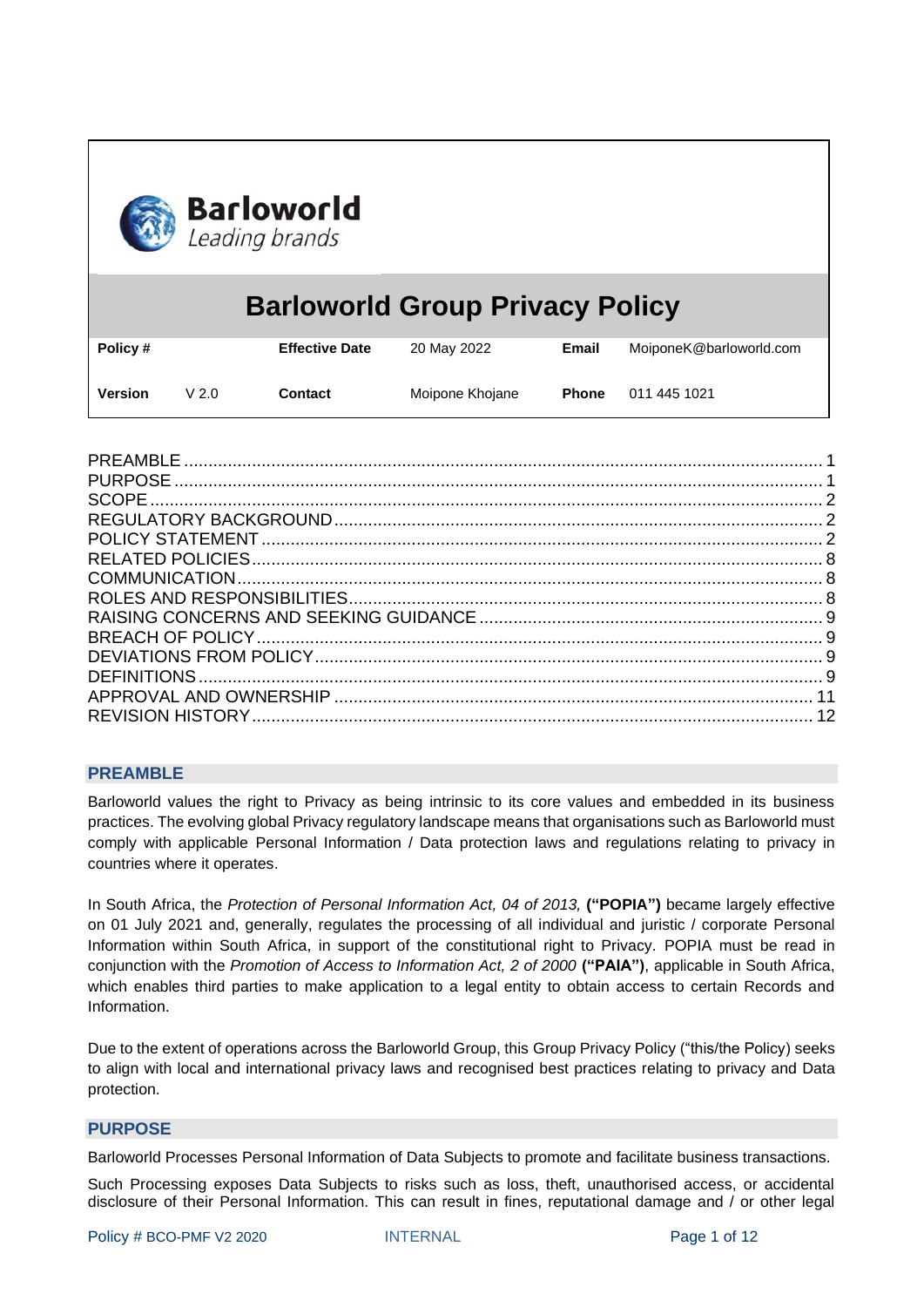liabilities for Barloworld in terms of applicable Data protection and privacy laws.

The purpose of this Policy is to ensure that the Processing of Personal Information by or on behalf of Barloworld is done in accordance with applicable privacy and Data protection laws.

While this Policy has been based on the requirements of POPIA, all legal entities operating outside of South Africa must ensure compliance with all local privacy and Data protection laws. To the extent that there may be material differences between the requirements of this Policy and those of locally applicable privacy / Data protection laws, the application of local laws will prevail, subject to consultations with the Group / divisional Information Officer. Where a legal entity may not be governed by any privacy / Data protection laws, then this Policy and the *Group Privacy Framework* will apply as Corporate Binding Rules.

#### <span id="page-1-0"></span>**SCOPE**

This Policy applies to all Barloworld officers, directors, Employees, agents, contractors, consultants, advisors or suppliers who are involved in the Processing of Personal Information for / on behalf of Barloworld.

This Policy covers Personal Information Processed specifically for authorised Barloworld business activities. Any Personal Information held by Barloworld which is Processed for purposes unrelated to Barloworld business activities, or for personal purposes, is strictly prohibited, and anyone who Processes Personal Information held by Barloworld for personal reasons unrelated to Barloworld business, will become personally responsible and liable for such use, including any breaches arising therefrom.

#### <span id="page-1-1"></span>**REGULATORY BACKGROUND**

Barloworld adheres to global privacy standards and best practices and has based this Policy on the conditions for lawful processing of Personal Information as set out in Chapter 3 of POPIA ("**Processing Conditions**").

Anyone Processing Personal Information on behalf of Barloworld must comply with the following eight (8) Processing Conditions (as amended / supplemented by mandatory provisions of applicable / equivalent local privacy and Data protection laws). A detailed explanation of these eight (8) conditions for lawful Processing of Personal Information is more fully set out in the *Group Privacy Framework*.

Condition 1: accountability;

Condition 2: Processing limitation;

Condition 3: purpose specification;

Condition 4: further Processing limitation;

Condition 5: information quality;

Condition 6: openness;

Condition 7: security safeguards; and

Condition 8: Data Subject participation.

#### <span id="page-1-2"></span>**POLICY STATEMENT**

| P 1. | <b>Privacy Governance</b>                                                                                                                                                                                                                                                                                                                                                                                                                                                          |
|------|------------------------------------------------------------------------------------------------------------------------------------------------------------------------------------------------------------------------------------------------------------------------------------------------------------------------------------------------------------------------------------------------------------------------------------------------------------------------------------|
| 1.1  | The Group Privacy Steering Committee is a governance oversight committee chaired by the<br>Group Information Officer and reporting into the Barloworld Group Executive Committee. Its<br>mandate is to implement a cross-functional and cross-divisional privacy operating model as<br>defined in the Barloworld Group Privacy Framework across the Barloworld Group to ensure<br>compliance with applicable privacy and Data protection laws and is the custodian of this Policy. |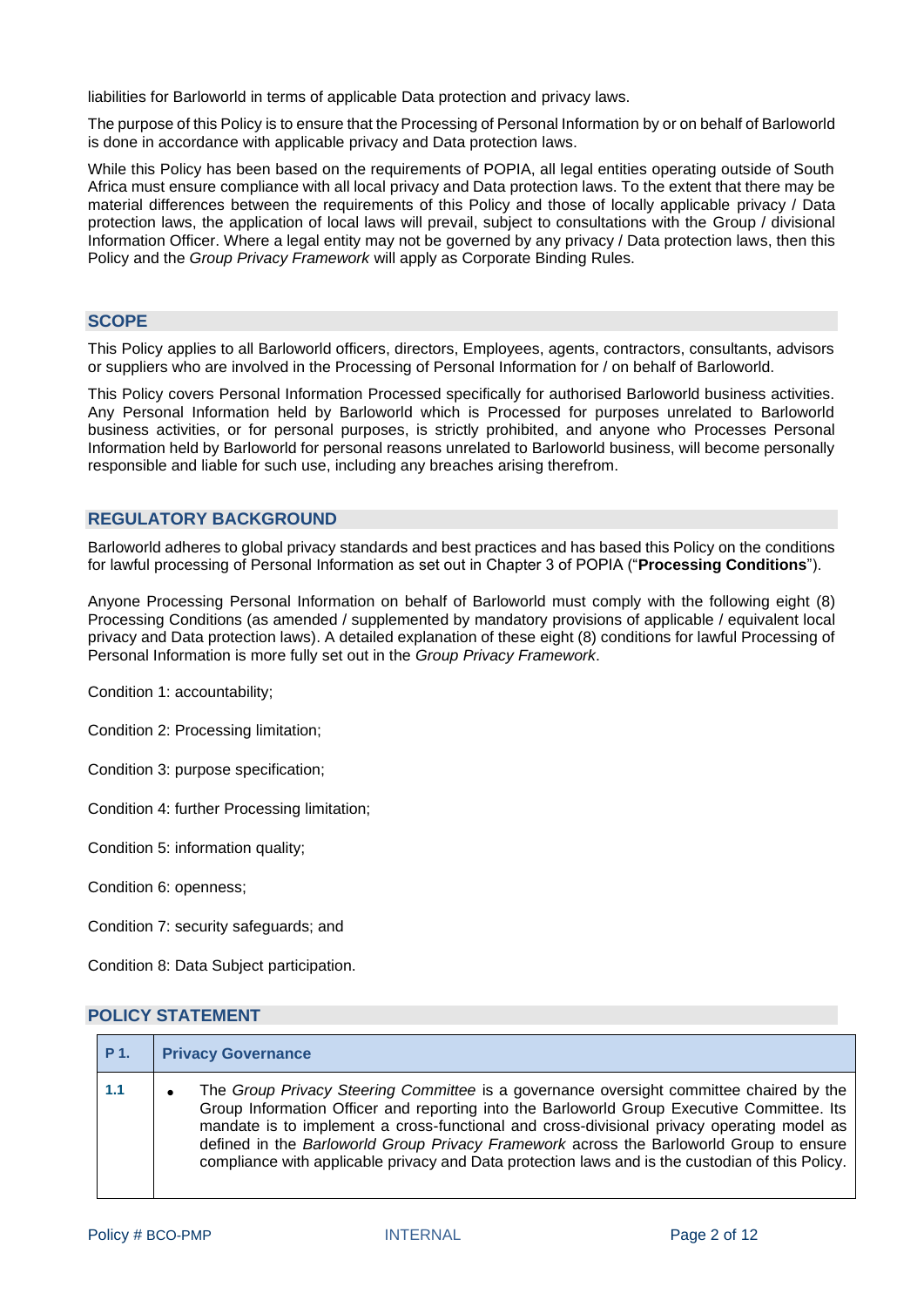| 1.2  | The Group Privacy Framework serves a as a standard operating model regulating privacy<br>compliance within the Group. It is a consolidated set of Corporate Binding Rules, operating<br>procedures and business processes which serves as a complementary supporting framework<br>to this Policy. Both this Policy and the Group Privacy Framework must be implemented by the<br>respective divisions / legal entities to give effect to the principles contained in this Policy.<br>Divisions / legal entities will be monitored for their compliance toward this Policy and the Group<br>Privacy Framework and will be required to report on their status of compliance to the Barloworld<br>Group Privacy Steering Committee and any other divisional oversight committees. |
|------|--------------------------------------------------------------------------------------------------------------------------------------------------------------------------------------------------------------------------------------------------------------------------------------------------------------------------------------------------------------------------------------------------------------------------------------------------------------------------------------------------------------------------------------------------------------------------------------------------------------------------------------------------------------------------------------------------------------------------------------------------------------------------------|
| P 2. | <b>Managing Privacy Incidents</b>                                                                                                                                                                                                                                                                                                                                                                                                                                                                                                                                                                                                                                                                                                                                              |
| 2.1  | Privacy incidents may occur for various reasons, notwithstanding all reasonable precautions<br>that may be in place. A privacy incident occurs when there are reasonable grounds to believe<br>that a loss of control, compromise, unauthorised disclosure, acquisition, access, to Personal<br>Information or Special Personal Information occurred and may occur where persons who are<br>not authorised users have access or potential access to Personal Information or Special<br>Personal Information, whether physical or electronic.                                                                                                                                                                                                                                   |
|      | If an Employee becomes aware of a privacy incident, they must report it to the relevant<br>$\bullet$<br>Information Officer either directly or through the applicable privacy mailbox within the division /<br>legal entity, as soon as possible.                                                                                                                                                                                                                                                                                                                                                                                                                                                                                                                              |
| 2.2  | When an Information Officer learns of a suspected or actual privacy incident, an internal<br>$\bullet$<br>investigation must be performed, and appropriate remedial measures must be taken in line with<br>the privacy incident management procedures set out in the Group Privacy Framework.                                                                                                                                                                                                                                                                                                                                                                                                                                                                                  |
|      | If the investigation confirms that an actual privacy incident has occurred within South Africa, the<br>$\bullet$<br>Information Regulator and impacted Data Subject(s) must be notified in line with the Barloworld<br>privacy incident response plan as set out in the Group Privacy Framework.                                                                                                                                                                                                                                                                                                                                                                                                                                                                               |
| P 3. | <b>Cross- Border Personal Information Flows</b>                                                                                                                                                                                                                                                                                                                                                                                                                                                                                                                                                                                                                                                                                                                                |
| 3.1  | The Information Officer of the division / legal entity must determine whether Personal<br>$\bullet$<br>Information may be accessed or transferred across international borders and must approve the<br>transfer prior to it being completed, if not covered under specific Data transfer agreements or<br>other Barloworld policies (serving as Corporate Binding Rules).                                                                                                                                                                                                                                                                                                                                                                                                      |
|      | Before transferring Personal Information out of South Africa or the country where the Personal<br>٠<br>Information was collected, adequate safequards must be in place in line with applicable<br>regulatory requirements, including a determination as to whether the country receiving the<br>Personal Information from South Africa or the country where the Personal Information was<br>collected has privacy / Data protection laws equivalent to those of POPIA or those of the country<br>where the Personal Information was collected, in consultation with the relevant Information<br>Officer.                                                                                                                                                                       |
| 3.2  | A Data transfer agreement will usually be concluded between the legal entity and legal entities<br>$\bullet$<br>outside South Africa or the country where the Personal Information was collected to which the<br>Personal Information will be transferred.<br>Where Personal Information is transferred out of South Africa, the cross-border transfer<br>decision-making tree set out in the Group Privacy Framework must be used for purposes of<br>decision-making.                                                                                                                                                                                                                                                                                                         |
| P 4. | <b>Third Party Risk Management</b>                                                                                                                                                                                                                                                                                                                                                                                                                                                                                                                                                                                                                                                                                                                                             |
| 4.1  | Before Personal Information is Processed by an external third party on behalf of Barloworld, a<br>$\bullet$<br>legally binding contract must be concluded between Barloworld and the third party that clearly<br>defines the roles and accountabilities for the intended Processing of Personal Information by<br>the third-party.                                                                                                                                                                                                                                                                                                                                                                                                                                             |
|      | All third parties Processing Personal Information on behalf of Barloworld must provide adequate<br>$\bullet$<br>assurance of security measures to safeguard the Personal Information being Processed for<br>Barloworld, for which Barloworld ultimately remains accountable.                                                                                                                                                                                                                                                                                                                                                                                                                                                                                                   |

'n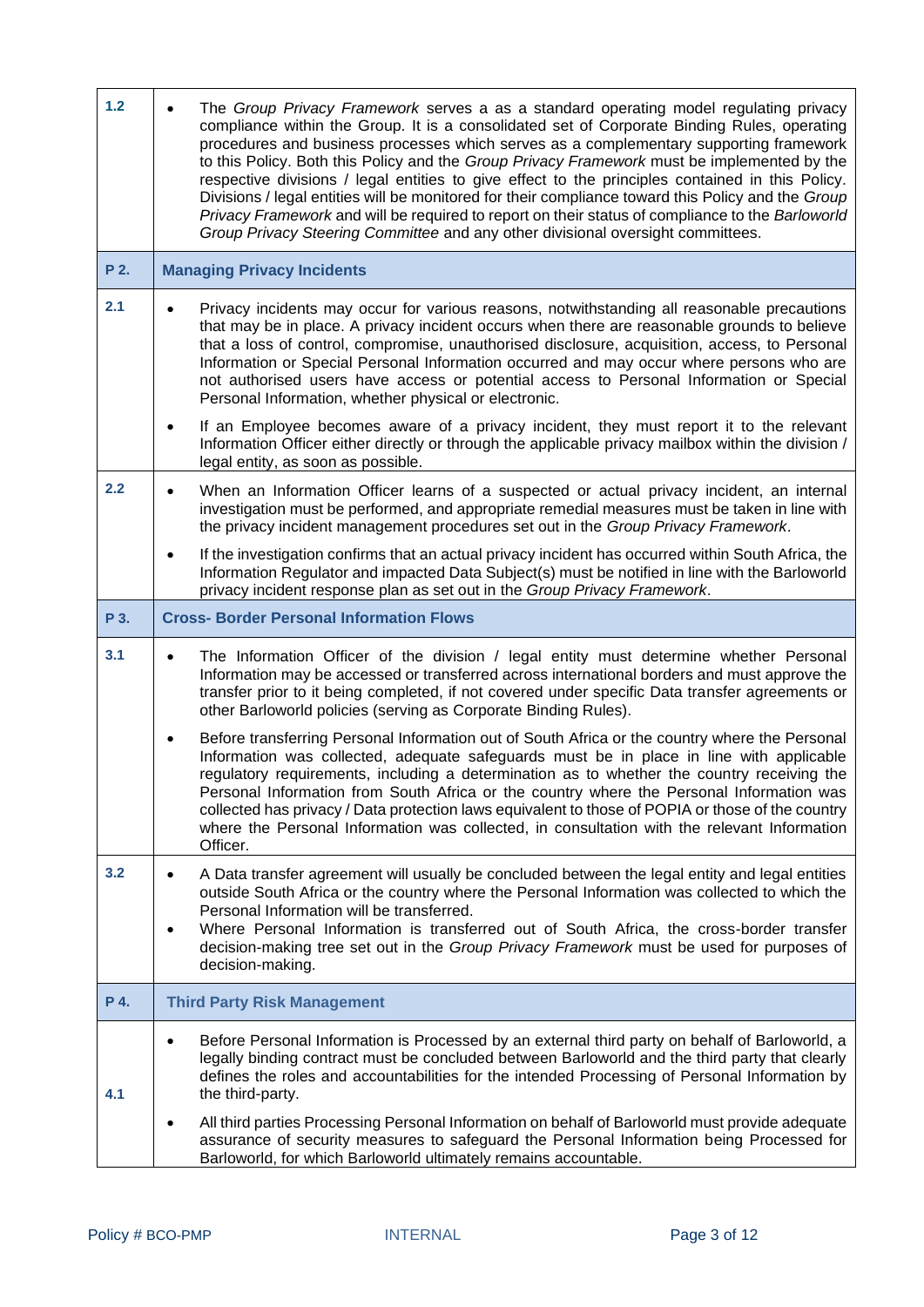| 4.2  | Barloworld must contractually require the third party to provide the same level of Personal<br>$\bullet$<br>Information protection as Barloworld applies, as a minimum.                                                                                                                                                                                               |
|------|-----------------------------------------------------------------------------------------------------------------------------------------------------------------------------------------------------------------------------------------------------------------------------------------------------------------------------------------------------------------------|
|      | The third party must only process Personal Information for purposes of executing its contractual<br>obligations towards Barloworld.                                                                                                                                                                                                                                   |
| 4.3  | Barloworld must take reasonable measures to ensure that third parties comply with the security<br>$\bullet$<br>requirements specified in the legally binding contract, which must contain the standard privacy<br>and Data protection clauses.                                                                                                                        |
|      | Upon completion / expiration of the contract with the third party, Barloworld must ensure that all<br>Personal Information Processed by the third party is either destroyed or returned to Barloworld<br>in the prescribed manner.                                                                                                                                    |
| P 5. | <b>Data Subject Rights and Notifications</b>                                                                                                                                                                                                                                                                                                                          |
| 5.1  | Barloworld is responsible to provide all Data Subjects with a mechanism to access their<br>$\bullet$<br>Personal Information and must have systems and processes in place to enable all Data Subjects<br>to update, rectify, erase, or transmit their Personal Information, for purposes of accuracy and<br>transparency.                                             |
|      | A Data Subject rights request procedure has been defined in Group Privacy Framework to<br>$\bullet$<br>address all Data Subject requests and/or complaints in a standard and consistent manner.                                                                                                                                                                       |
| 5.2  | If an Employee becomes aware of a Data Subject request, this must be reported directly to the<br>$\bullet$<br>applicable Information Officer or by using the designated privacy mailbox in the division / legal<br>entity.                                                                                                                                            |
|      | An external privacy notice (also referred to as a "privacy statement") must be maintained on all<br>٠<br>Barloworld websites to inform Data Subjects of how their Personal Information will be<br>Processed.                                                                                                                                                          |
| 5.3  | Relevant notifications must be sent to or consent must be requested from Data Subjects at the<br>point of collection of their Personal Information. Where changes are made to internal or external<br>privacy statements, notices or policies, Data Subjects must be notified of these changes.                                                                       |
| P 6. | <b>Processing of Employee Personal Information</b>                                                                                                                                                                                                                                                                                                                    |
| 6.1  | A detailed internal privacy statement detailing when and how Employee Personal Information will<br>$\bullet$<br>be Processed for purposes of giving effect to the conditions of employment, will be published on<br>local divisional / legal entity intranets and applicable human capital systems, and will be<br>incorporated by reference in employment contracts. |
| P 7. | Use, Storage, Retention and Disposal of Personal Information                                                                                                                                                                                                                                                                                                          |
|      | Processes must be implemented to ensure that the purposes, methods, storage limitation and<br>٠<br>retention period of Personal Information are consistent.                                                                                                                                                                                                           |
| 7.1  | All Personal Information must be adequately protected based on applicable laws, regulations,<br>$\bullet$<br>and recognized industry standards - e.g., POPIA, ISO 27000, ISO 27701, etc.                                                                                                                                                                              |
|      | Suitable measures to prevent and detect unauthorised entry / access to premises where Personal<br>Information may be stored or Processed must be adopted.                                                                                                                                                                                                             |
|      | Suitable measures to protect IT systems and networks used for Processing Personal Information<br>from unauthorised access, modification and disclosure must be implemented.                                                                                                                                                                                           |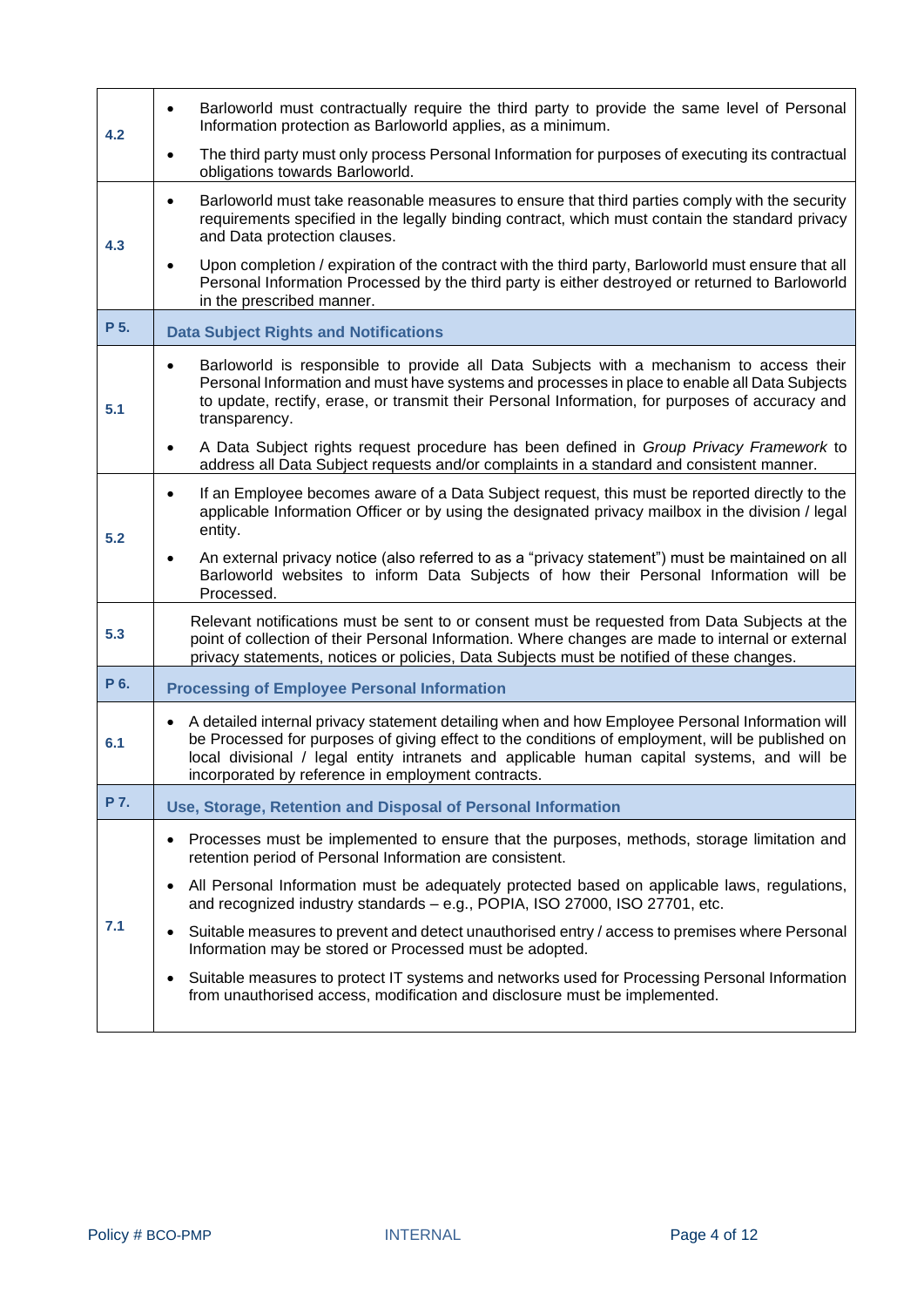|      | Adequate security mechanisms designed to protect Personal Information must be used to prevent<br>such Personal Information from being stolen, misused, or abused, and prevent Information<br>security breaches.                                                                                                                                                                                          |
|------|----------------------------------------------------------------------------------------------------------------------------------------------------------------------------------------------------------------------------------------------------------------------------------------------------------------------------------------------------------------------------------------------------------|
| 7.2  | Where Personal Information is stored in printed format, all documents / printed Records must be<br>$\bullet$<br>shredded / disposed of in line with the prescribed retention periods as set out in the Barloworld<br>Group Information and Records Retention and Destruction Policy.                                                                                                                     |
|      | Where Personal Information is stored in electronic / machine-readable format, all storage media<br>$\bullet$<br>must be de-identified, physically destroyed or 'wiped' (over-written with random Information for a<br>minimum of three times) as part of the disposal process when Barloworld is no longer authorised<br>to have such Personal Information.                                              |
|      | Devices used to store Personal Information must always either be destroyed or 'wiped' (as above)<br>$\bullet$<br>as part of the Personal Information disposal process when Barloworld is no longer authorised to<br>have such Personal Information.                                                                                                                                                      |
|      | The manner and technical means of any erasures / deletions must be agreed between the<br>$\bullet$<br>Information Officers, the Group Chief Information Security Officer, and the Chief Data Officer.                                                                                                                                                                                                    |
| 7.3  | Functional Data owners / custodians must be aware of all locations where Personal Information<br>$\bullet$<br>is stored in their environment.                                                                                                                                                                                                                                                            |
|      | A Records retention working group must be established to provide guidance on the<br>$\bullet$<br>standardization of retention periods within various functions, and across the Group, based on<br>prescribed regulatory requirements or internal risk mitigation requirements.                                                                                                                           |
| P 8. | <b>Maintaining Personal Information Inventories</b>                                                                                                                                                                                                                                                                                                                                                      |
|      | The Processing of Personal Information must be documented by each Barloworld division / legal<br>٠<br>entity within their Personal Information inventories.                                                                                                                                                                                                                                              |
| 8.1  | The Personal Information inventories must contain, among other prescribed Personal<br>$\bullet$<br>Information, a description of business process categories of Data Subjects and the types of<br>Personal Information, the purposes of the Processing, the legal basis for each Processing activity<br>per business process and details regarding any transfer of Personal Information to third parties |
|      | and across international borders.                                                                                                                                                                                                                                                                                                                                                                        |
|      | The Personal Information inventories must be reviewed and updated annually, and in accordance<br>$\bullet$<br>with the criteria identified in the Personal Information inventory, to remain up to date.                                                                                                                                                                                                  |
| 8.2  | The Information Officer / deputy Information Officer must have access to the Personal Information<br>$\bullet$<br>inventories and must coordinate the maintenance thereof with the various cross-functional Data<br>owners / custodians as identified in the division / legal entity.                                                                                                                    |
|      | Information Officers must provide periodic reports to the Group Privacy Steering Committee on<br>$\bullet$<br>any material updates made to the Personal Information inventories.                                                                                                                                                                                                                         |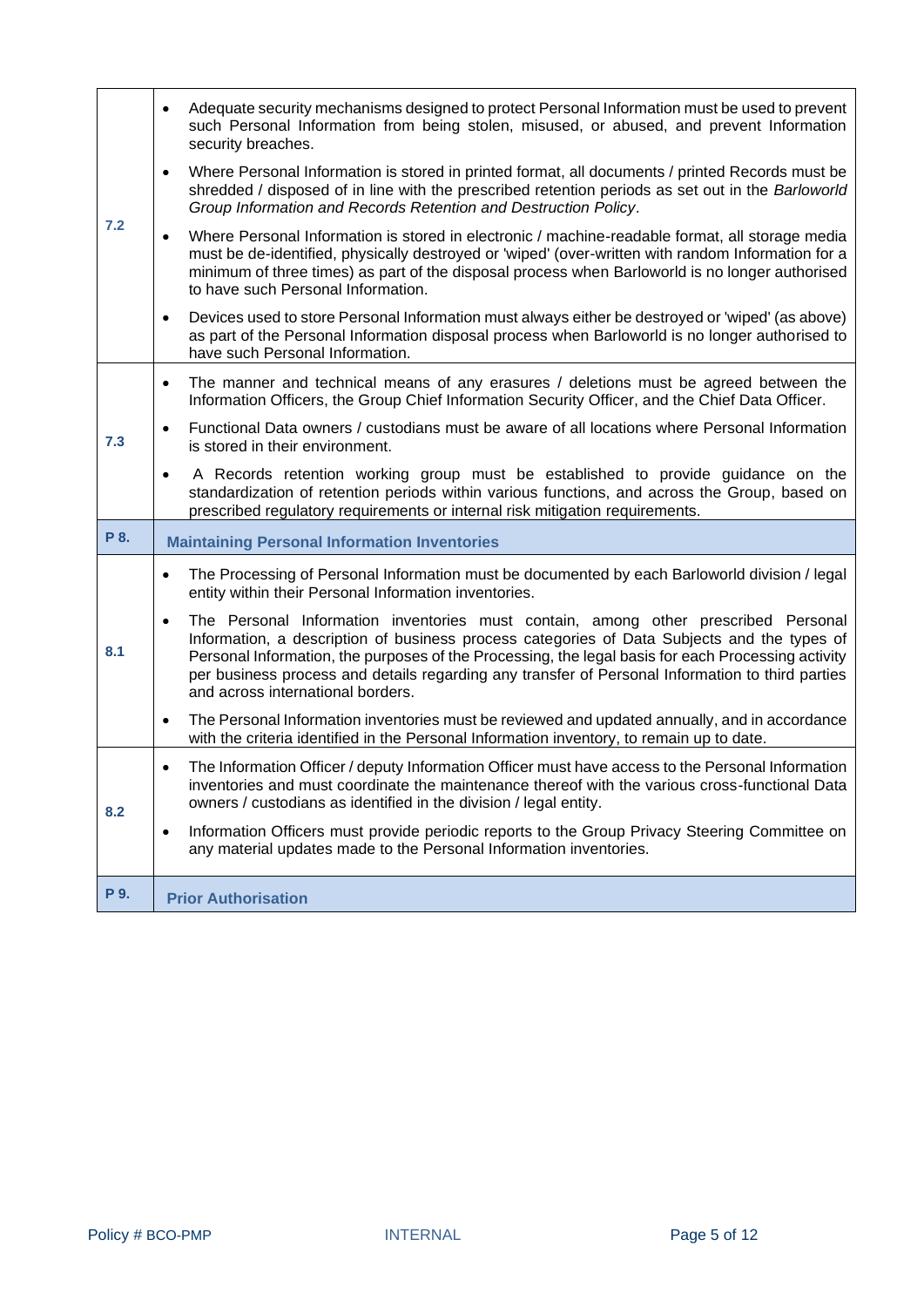|       | Barloworld divisions / legal entities operating from South Africa must obtain prior authorisation<br>$\bullet$<br>from the Information Regulator on a once-off basis prior to any Processing, if they plan to <sup>1</sup> -                                                                                                                                                                                                                                                                                                                                                                                                                                                                                                                                                                                                              |
|-------|-------------------------------------------------------------------------------------------------------------------------------------------------------------------------------------------------------------------------------------------------------------------------------------------------------------------------------------------------------------------------------------------------------------------------------------------------------------------------------------------------------------------------------------------------------------------------------------------------------------------------------------------------------------------------------------------------------------------------------------------------------------------------------------------------------------------------------------------|
| 9.1   | process any unique identifiers (defined as "any identifier that is assigned to a Data Subject<br>and is used by a responsible party for the purposes of the operations of that responsible<br>party and that uniquely identifies that Data Subject in relation to that responsible party") of<br>Data Subjects for a purpose other than the one for which the identifier was specifically<br>intended at collection; and with the aim of linking the Information together with Information<br>processed by other responsible parties;                                                                                                                                                                                                                                                                                                     |
|       | process Information on criminal behaviour or on unlawful or objectionable conduct on behalf<br>٠<br>of third parties;                                                                                                                                                                                                                                                                                                                                                                                                                                                                                                                                                                                                                                                                                                                     |
|       | process Information for the purposes of credit reporting (such as a credit bureau); or<br>٠                                                                                                                                                                                                                                                                                                                                                                                                                                                                                                                                                                                                                                                                                                                                               |
|       | transfer Special Personal Information or the Personal Information of children under 18<br>٠<br>(eighteen), to a third party in a foreign country that does not provide an adequate level of<br>protection for the processing of Personal Information.                                                                                                                                                                                                                                                                                                                                                                                                                                                                                                                                                                                     |
|       | procedures<br>apply<br>for<br>such<br>prior<br>authorisation<br>The<br>to<br>are<br>set<br>out<br>at<br>$\bullet$<br>https://www.justice.gov.za/inforeg/docs/InfoRegSA-Invite-PriorAuthorisation-20210311.pdf.                                                                                                                                                                                                                                                                                                                                                                                                                                                                                                                                                                                                                            |
| P 10. | <b>Direct Marketing</b>                                                                                                                                                                                                                                                                                                                                                                                                                                                                                                                                                                                                                                                                                                                                                                                                                   |
| 10.1  | Privacy laws apply to the collection and Processing of Personal Information for the purpose of<br>managing customer relationships based on the supply of goods and services. It also applies to<br>direct marketing activities, i.e., marketing communication directed to selected / targeted<br>recipients, e.g., by means of various channels, including electronic communication such as e-<br>mails or SMS, WhatsApp / Messaging applications.<br>In addition to privacy laws, direct marketing activities are subject to marketing / advertising<br>legislation, which may vary across countries, and may include requirements to obtain consent<br>prior to sending electronic marketing material, or to include the source from which the Data<br>Subject's contact details were acquired as part of the electronic communication. |
|       | The following criteria must be adhered to when Processing Personal Information for direct<br>$\bullet$<br>marketing purposes:                                                                                                                                                                                                                                                                                                                                                                                                                                                                                                                                                                                                                                                                                                             |
| 10.2  | prior to contacting a customer or potential customer, determine if the customer has formally<br>provided consent for marketing communication and if "opted-in" or has "opted-out" of direct<br>marketing or cold-calling initiatives from Barloworld;                                                                                                                                                                                                                                                                                                                                                                                                                                                                                                                                                                                     |
|       | prior to acquiring Personal Information from a third party (such as lists of contact details<br>٠<br>acquired from vendors, agents / intermediaries), the third party supplying the contact details<br>must confirm that it has obtained the Personal Information lawfully and has the right to<br>provide such information to Barloworld for marketing purposes;                                                                                                                                                                                                                                                                                                                                                                                                                                                                         |
|       | Data Subjects must be informed of the use of cookies within privacy statements and by<br>٠<br>means of a cookie banner prior to placing a cookie on the Data Subject's device to collect<br>Data; and                                                                                                                                                                                                                                                                                                                                                                                                                                                                                                                                                                                                                                     |
|       | when using Personal Information collected by means of cookies, ensure that the<br>٠<br>Information is used only in accordance with the Barloworld (external) privacy statement.                                                                                                                                                                                                                                                                                                                                                                                                                                                                                                                                                                                                                                                           |

<sup>&</sup>lt;sup>1</sup> See sections 57 and 58 of POPIA.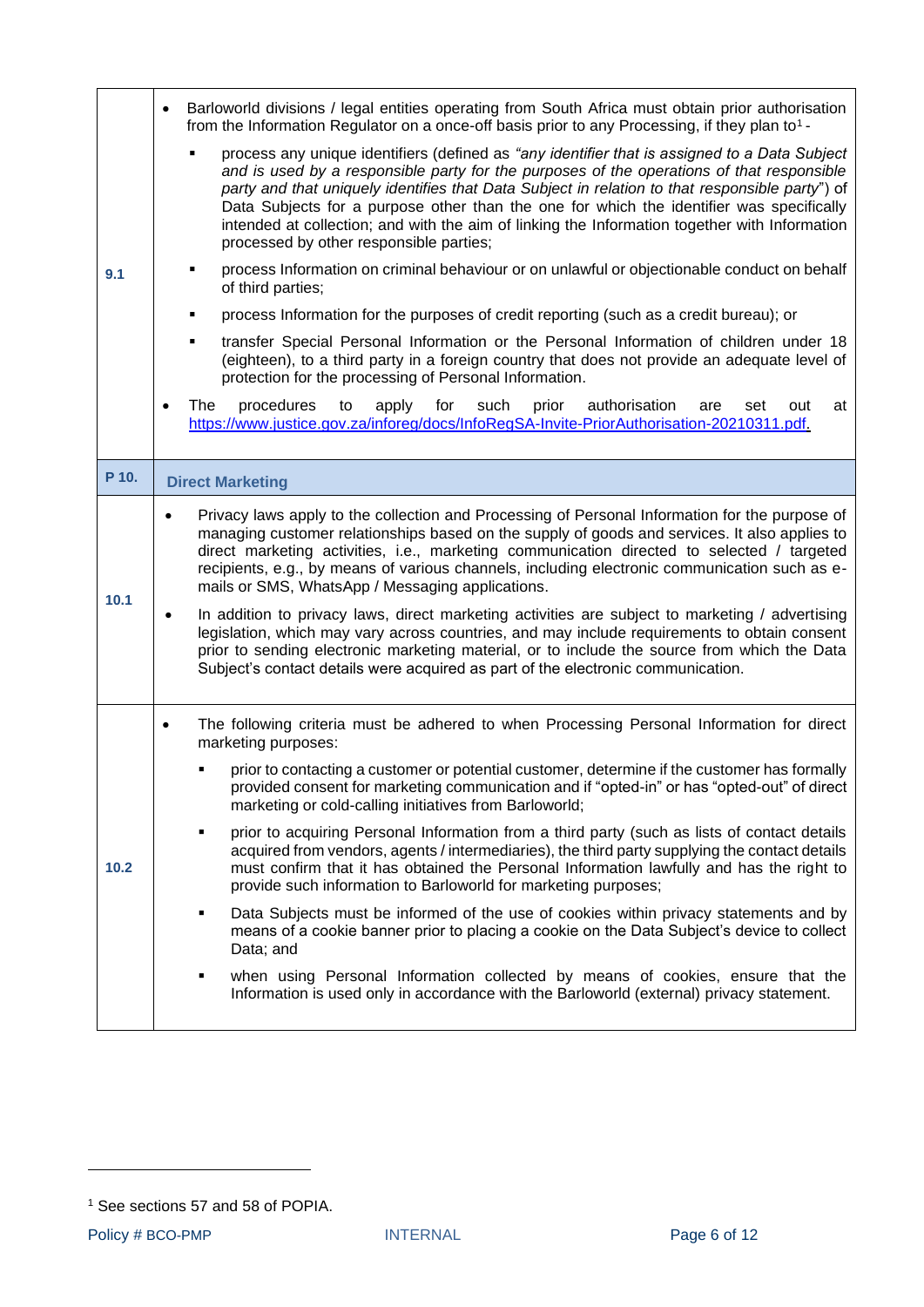|       | The following practices must be avoided when Processing Personal Information on Barloworld<br>$\bullet$<br>systems:                                                                                                                                                                                                                                                                                                                                                                                                                     |
|-------|-----------------------------------------------------------------------------------------------------------------------------------------------------------------------------------------------------------------------------------------------------------------------------------------------------------------------------------------------------------------------------------------------------------------------------------------------------------------------------------------------------------------------------------------|
| 10.3  | Processing large amounts of, or categories of, Personal Information which goes beyond<br>٠<br>what is necessary for managing an existing customer relationship or for pursuing a potential<br>customer. Limit the Personal Information with respect to potential customers to contact<br>details and business-related Data (e.g., business email addresses, business landline, etc.);                                                                                                                                                   |
|       | Processing Personal Information obtained from publicly available sources which are not<br>published for marketing purposes, e.g., Information from public Facebook profiles,<br>discussion forums, etc.; and/or                                                                                                                                                                                                                                                                                                                         |
|       | Processing Data around political opinions, religious beliefs, health or sex life/sexual<br>٠<br>orientation or other Special Personal Information or Information of children under 18,<br>without the prior consent of the Data Subject, parent or guardian in respect of a child, unless<br>required by Law.                                                                                                                                                                                                                           |
| P 11. | <b>Privacy Risk Assessments</b>                                                                                                                                                                                                                                                                                                                                                                                                                                                                                                         |
|       | Privacy risk assessments must be formally performed during the inception of projects that will<br>include the Processing of Personal Information as a core output. This ensures that relevant<br>privacy / Data protection risks are identified and managed sooner rather than at later critical<br>stages of implementation. Privacy risk assessments must be triggered by approval of new<br>projects, systems or business processes resulting in material changes to, or new purposes for the<br>Processing of Personal Information. |
| 11.1  | All documentation related to privacy risk assessments must be maintained for audit purposes and<br>to facilitate consistent management / review procedures for the continuous improvement of<br>privacy controls.                                                                                                                                                                                                                                                                                                                       |
|       | Upon discovery or realisation of a potential risk to fair and lawful Personal Information Processing<br>$\bullet$<br>practices or Data / security breaches of any controlled Personal Information (or perceived risks to<br>Personal Information), these must be reported to the relevant Information Officer for further                                                                                                                                                                                                               |
|       | management actions.                                                                                                                                                                                                                                                                                                                                                                                                                                                                                                                     |
| P 12. | <b>Privacy Training and Awareness</b>                                                                                                                                                                                                                                                                                                                                                                                                                                                                                                   |
|       | • All Employees and, specifically the appointed Information Officers and Deputy Information<br>Officers, must be aware of the requirements set out in this Policy as well as their responsibilities<br>regarding the lawful Processing of Personal Information.                                                                                                                                                                                                                                                                         |
| 12.1  | Privacy related training that informs Employees about Barloworld privacy and Information security<br>policies, procedures, processes and systems, and how their specific roles interface with privacy<br>requirements, must be part of Employee onboarding processes and regular privacy training<br>programmes.                                                                                                                                                                                                                        |
| 12.2  | All Employees must complete mandatory privacy training modules, which may be role-specific,<br>within a defined periodic training cycle, which must be tracked and reported to the Group Privacy<br>Steering Committee.                                                                                                                                                                                                                                                                                                                 |
|       | Training and awareness initiatives must be reviewed on a regular basis to ensure relevance to<br>$\bullet$<br>current business systems and processes.                                                                                                                                                                                                                                                                                                                                                                                   |
| P 13. | <b>Automated Decision-Making</b>                                                                                                                                                                                                                                                                                                                                                                                                                                                                                                        |
| 13.1  | As a general rule, a Data Subject may not be subject to a decision by Barloworld which results in<br>$\bullet$<br>legal consequences for him, her or it, or which affects him, her or it to a substantial degree, which<br>is based solely on the basis of the automated Processing of Personal Information intended to<br>provide a profile of such person including his or her performance at work, or his, her or its credit<br>worthiness, reliability, location, health, personal preferences or conduct.                          |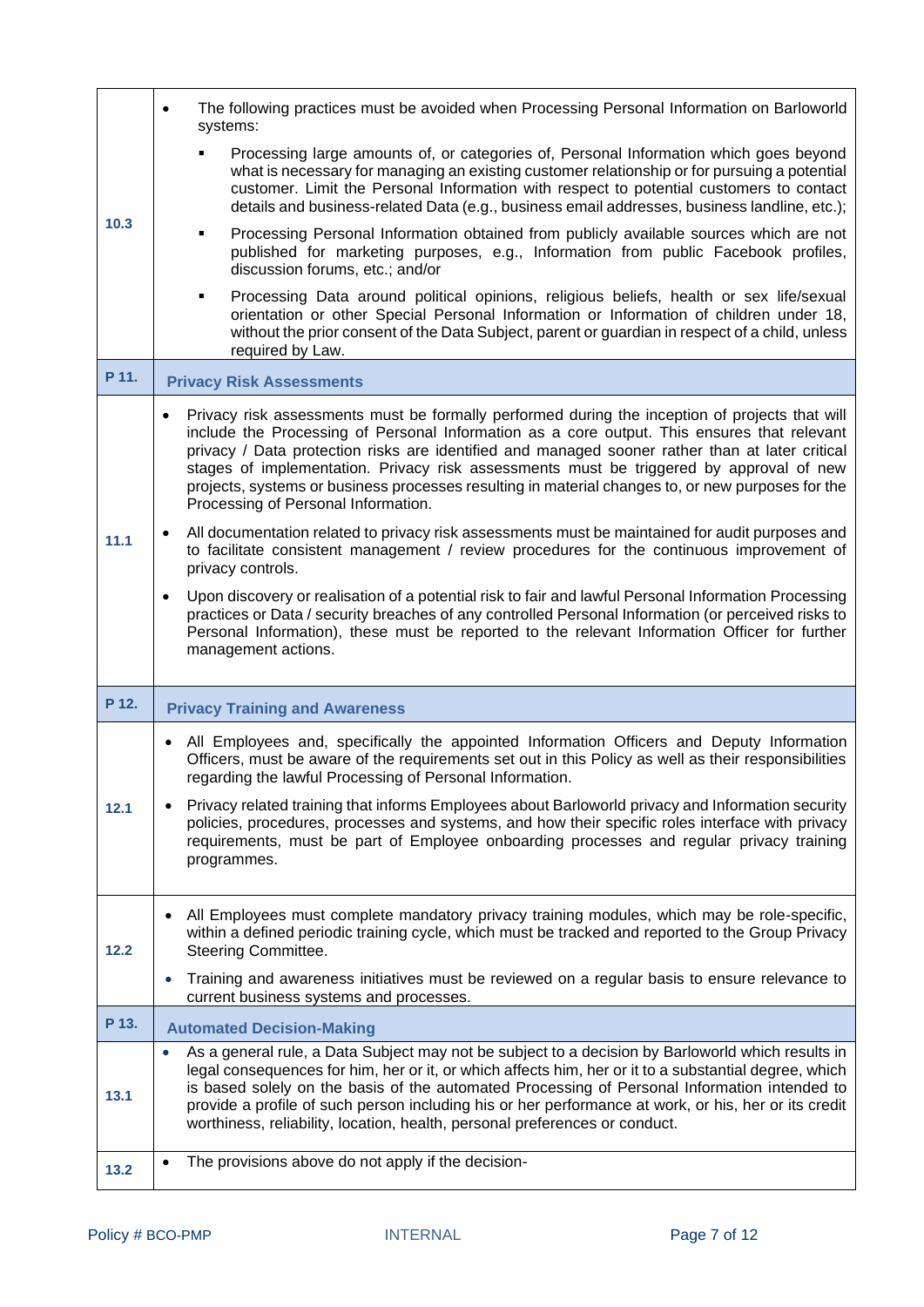|       | has been taken in connection with the conclusion or execution of a contract, and the request<br>of the Data Subject in terms of the contract has been met; or                                                                                                                                        |
|-------|------------------------------------------------------------------------------------------------------------------------------------------------------------------------------------------------------------------------------------------------------------------------------------------------------|
|       | appropriate measures have been taken to protect the Data Subject's legitimate interests; or                                                                                                                                                                                                          |
|       | is governed by a law or code of conduct in which appropriate measures are specified for<br>٠<br>protecting the legitimate interests of Data subjects, which must-                                                                                                                                    |
|       | provide an opportunity for a Data Subject to make representations about the automated<br>decision; and                                                                                                                                                                                               |
|       | require Barloworld to provide the Data Subject with sufficient information about the<br>underlying logic of the automated processing of the Information relating to him or her to<br>enable him or her to make such representations.                                                                 |
| P 14. | <b>Dealing with the Information Regulator</b>                                                                                                                                                                                                                                                        |
| 14.1  | All correspondences, notifications, and communications with the Information Regulator (or<br>equivalent statutory body outside South Africa) must be done by the divisional / legal entity<br>Information Officer or Deputy Information Officers in consultation with the Group Information Officer. |
| 14.2  | Only the Information Officer or deputy Information Officer must deal with complaints from the<br>Information Regulator. All complaints must be referred to the Information Officer or deputy Information<br>Officer of a division / legal entity.                                                    |

#### <span id="page-7-0"></span>**RELATED POLICIES**

| <b>Policy name</b>                      | <b>Purpose</b>                                                       |
|-----------------------------------------|----------------------------------------------------------------------|
| Barloworld Worldwide Code of            | To set out the minimum required standards for the application of the |
| Conduct                                 | recognised Barloworld values.                                        |
| <b>Barloworld Group Privacy</b>         | To set out the minimum required standards for the management of      |
| Framework                               | Privacy risks across the Barloworld Group.                           |
| Barloworld Group Record                 | To set out the minimum standards and prescribed periods for the      |
| <b>Retention and Destruction Policy</b> | retention and destruction of Company records.                        |
| <b>Barloworld Group Information</b>     | To set out the minimum standards relating to Information security    |
| <b>Security Policies</b>                | across Barloworld Group                                              |
| Barloworld Group Data                   | To set out the minimum standards and approach to data lifecycle      |
| <b>Management Strategy</b>              | management for the Barloworld Group.                                 |

#### <span id="page-7-1"></span>**COMMUNICATION**

This Policy should be communicated to all Barloworld Employees, Information Officers, deputy Information Officers and Employees whose core job outputs involve the Processing of Personal Information.

#### <span id="page-7-2"></span>**ROLES AND RESPONSIBILITIES**

Divisional executive management have the responsibility to ensure compliance with this Policy and the discretion to define additional supporting processes, procedures, and other mechanisms by which the Policy is implemented. All divisions and legal entities must ensure that they have appointed an Information Officer and deputy Information Officer to facilitate and oversee the implementation of this Policy and the *Barloworld Group Privacy Framework*.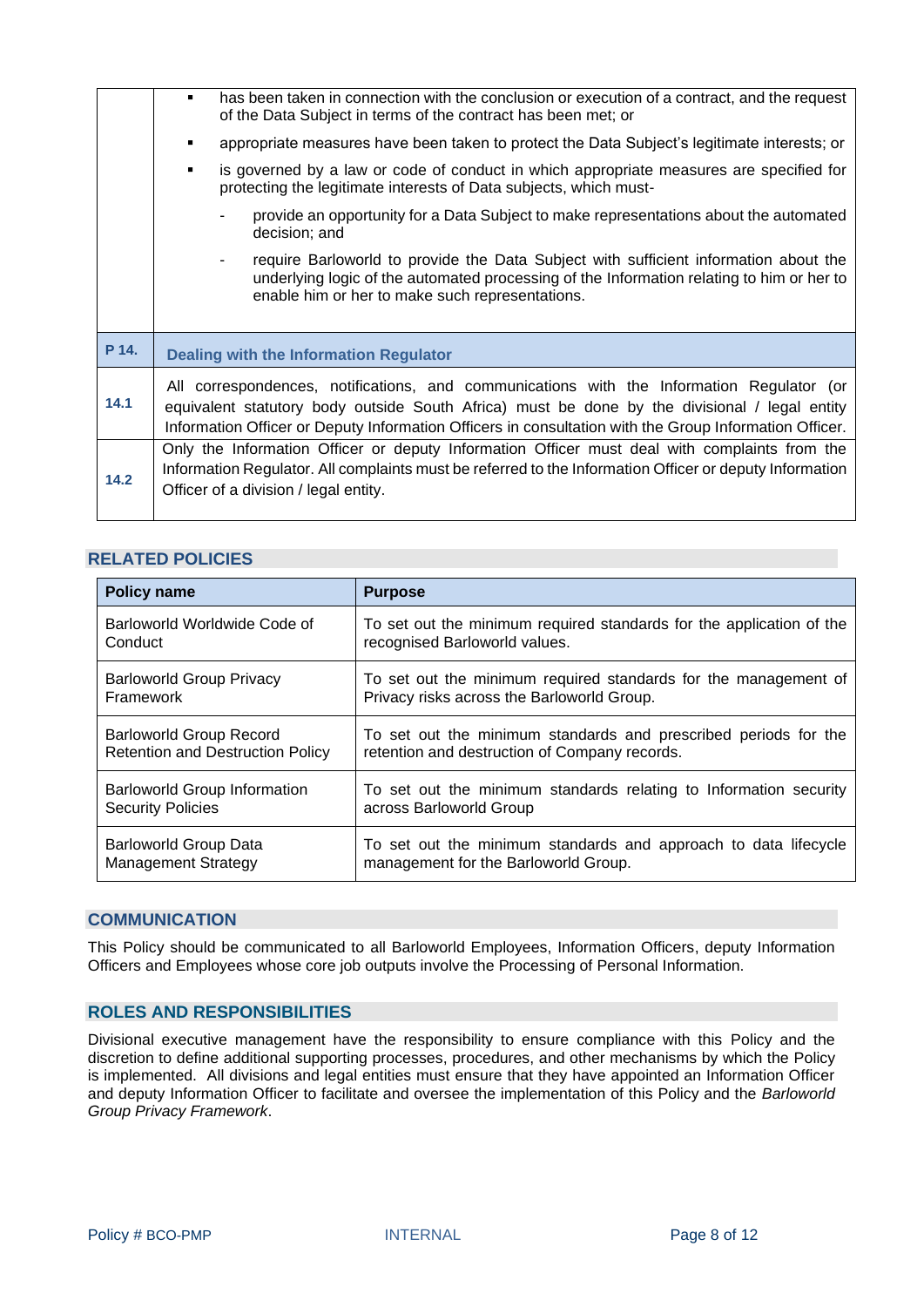#### <span id="page-8-0"></span>**RAISING CONCERNS AND SEEKING GUIDANCE**

If any person becomes aware of a circumstance or action that violates or appears to violate this Policy on privacy, they are encouraged to contact their manager or alternatively the Barloworld Ethics Line at [www.tip](http://www.top-offs.com/)[offs.com.](http://www.top-offs.com/)

The Barloworld Ethics Line is an independent and confidential system for reporting allegations of unethical behaviour, illegal actions, or actions that violate the Barloworld Worldwide Code of Conduct.

The Barloworld Global Whistleblowing Policy applies to the use of the Barloworld Ethics Line and it contains the contact details pertaining to each company, division, or business unit.

Barloworld is committed to ensuring that no employee suffers any occupational detriment as a result of reporting a genuine concern in good faith.

#### <span id="page-8-1"></span>**BREACH OF POLICY**

It is the responsibility of Employees to comply with this Policy and failure to do so could amount to regulatory fines / penalties, third party claims, reputational damage to Barloworld and a material breach of the Employee contract of employment, which may result in a corrective conduct review in accordance with the *Group Corrective Conduct Policy*, and / or applicable divisional policies / procedures relating to corrective / disciplinary actions.

#### <span id="page-8-2"></span>**DEVIATIONS FROM POLICY**

It is the responsibility of divisional executive management to ensure that this Policy is adopted and approved by an appropriate divisional executive committee.

Any deviations to this Policy that amend the meaning or lower the minimum standard of the Group policy requirements must be pre-approved, in writing by Group Information Officer. Once approved, such deviations must be tabled, approved and recorded at an appropriate Group and divisional executive meeting.

Any deviations that add more specific requirements, and therefore higher the minimum standard required by this Policy, may be included at the discretion of divisional executive management and then tabled, approved and recorded at an appropriate divisional executive meeting.

Language translations of Barloworld policies must be conducted or checked by a professional language translator to avoid translation errors that may change the meaning of the policy requirements.

#### <span id="page-8-3"></span>**DEFINITIONS**

| D 1. | <b>Barloworld</b>                                                                                                                                                                                                                                                                                                                                                                                                                                                                                                                                                                                                         |
|------|---------------------------------------------------------------------------------------------------------------------------------------------------------------------------------------------------------------------------------------------------------------------------------------------------------------------------------------------------------------------------------------------------------------------------------------------------------------------------------------------------------------------------------------------------------------------------------------------------------------------------|
|      | Barloworld means Barloworld Limited and its subsidiaries, divisions and business units in all countries<br>in which it does business, or any individual subsidiary in its own capacity. For purposes of this Policy,<br>Barloworld may also be referred to as the "Group".                                                                                                                                                                                                                                                                                                                                                |
|      | It does not include joint ventures, other than those where Barloworld exercises management control,<br>nor does it include investments where Barloworld owns less than 50%.                                                                                                                                                                                                                                                                                                                                                                                                                                               |
| D 2. | <b>Binding Corporate Rules</b>                                                                                                                                                                                                                                                                                                                                                                                                                                                                                                                                                                                            |
|      | means Personal Information processing policies, within a group of undertakings, which are adhered to<br>by a responsible party or Operator within that group of undertakings when transferring Personal<br>Information to a responsible party or Operator within that same group of undertakings in a foreign<br>country; and "group of undertakings" means a controlling undertaking and its controlled undertakings.<br>In certain foreign jurisdictions, Binding Corporate Rules must be approved by a supervisory authority.<br>There is no approval requirement for this under POPIA, as applicable in South Africa. |
| D 3. | Data                                                                                                                                                                                                                                                                                                                                                                                                                                                                                                                                                                                                                      |
|      | means Information, which is recorded in any format, whether stored electronically or in a paper-based<br>form. For purposes of this Policy, the terms Data and Information may be used interchangeably.                                                                                                                                                                                                                                                                                                                                                                                                                   |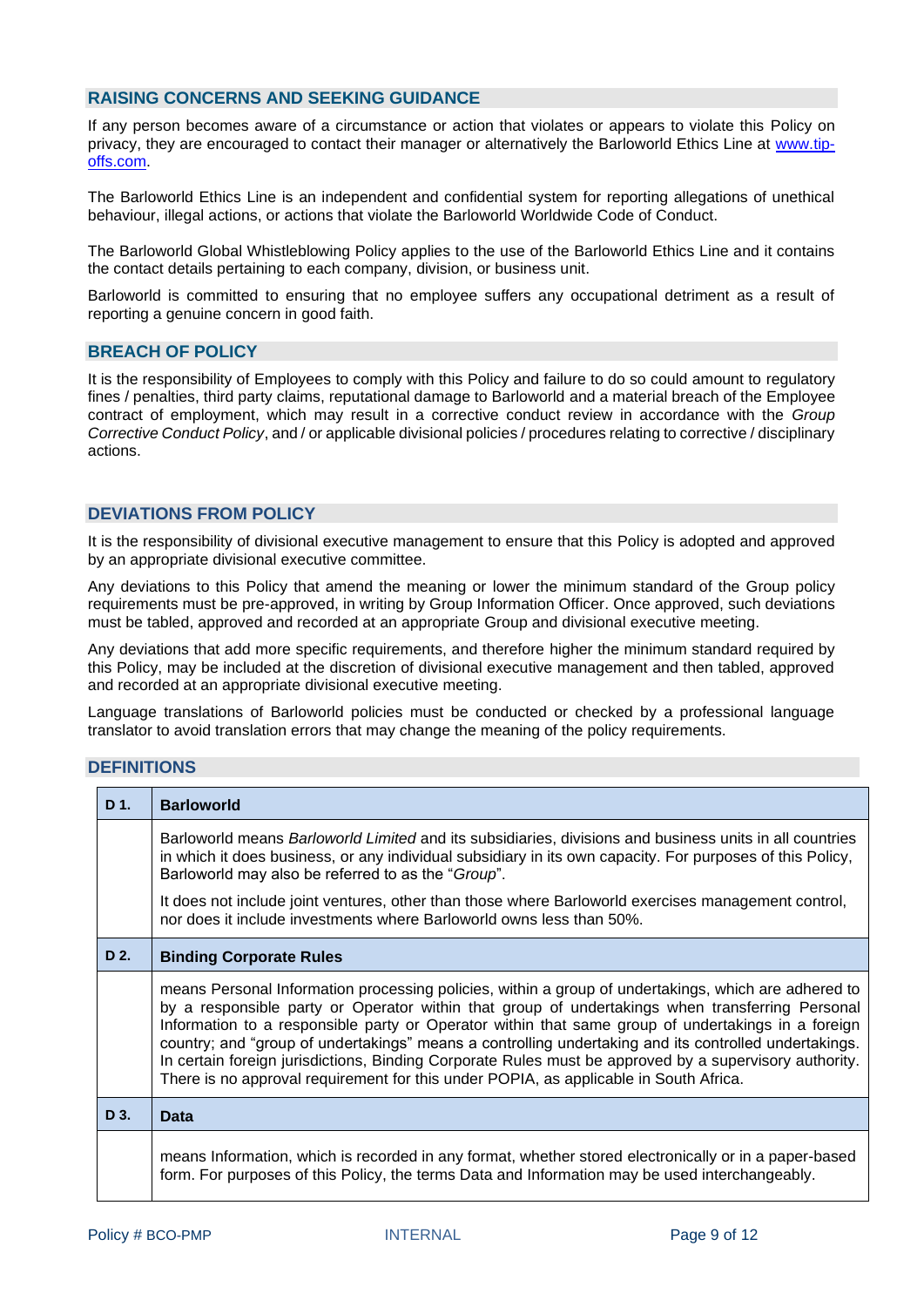| D 4.  | <b>Deputy Information Officer</b>                                                                                                                                                                                                                                                                                                                                  |  |  |
|-------|--------------------------------------------------------------------------------------------------------------------------------------------------------------------------------------------------------------------------------------------------------------------------------------------------------------------------------------------------------------------|--|--|
|       | a Barloworld Employee to whom the Information Officer has delegated their powers and duties in terms<br>of POPIA to support them in ensuring compliance with POPIA and PAIA within a division / legal entity.<br>This constitutes a statutory appointment in accordance with POPIA and PAIA and is registered with the<br>Information Regulator (in South Africa). |  |  |
| D 5.  | <b>Data Subject</b>                                                                                                                                                                                                                                                                                                                                                |  |  |
|       | means the person (natural or juristic, where applicable) to whom the Personal Information relates.                                                                                                                                                                                                                                                                 |  |  |
| D 6.  | <b>Employee</b>                                                                                                                                                                                                                                                                                                                                                    |  |  |
|       | means an individual holding a permanent or fixed-term contract of employment within Barloworld.                                                                                                                                                                                                                                                                    |  |  |
| D 7.  | <b>Information</b>                                                                                                                                                                                                                                                                                                                                                 |  |  |
|       | means Data which is processed, captured, stored and/or transmitted on Information systems or in<br>paper-based form regardless of the media used.                                                                                                                                                                                                                  |  |  |
| D 8.  | <b>Information Officer</b>                                                                                                                                                                                                                                                                                                                                         |  |  |
|       | a Barloworld Employee appointed to ensure compliance with POPIA and PAIA within a division / legal<br>entity. This constitutes a statutory appointment in accordance with POPIA and PAIA and is registered<br>with the Information Regulator (in South Africa).                                                                                                    |  |  |
| D 9.  | <b>Information Regulator</b>                                                                                                                                                                                                                                                                                                                                       |  |  |
|       | refers to the independent regulatory body in South Africa, established in terms of S39 of POPIA, with<br>legislated authority to enforce and monitor compliance to POPIA and PAIA, including the investigation<br>of reported privacy breaches.                                                                                                                    |  |  |
| D 10. | <b>Operator</b>                                                                                                                                                                                                                                                                                                                                                    |  |  |
|       | means a person who processes Personal Information for a responsible party in terms of a contract or<br>mandate, without coming under the direct authority of that party, such as call centres, outsourced payroll<br>administrators, document management warehouses and persons who clear the payment instructions<br>of Barloworld's customers.                   |  |  |
| D 11. | <b>Personal Information</b>                                                                                                                                                                                                                                                                                                                                        |  |  |
|       | Information relating to an identifiable, living, natural person, and where it is applicable, an identifiable,<br>existing juristic person, including, but not limited to -                                                                                                                                                                                         |  |  |
|       | Information relating to the race, gender, sex, pregnancy, marital status, national, ethnic or social<br>origin, colour, sexual orientation, age, physical or mental health, well-being, disability, religion,<br>conscience, belief, culture, language and birth of the person;                                                                                    |  |  |
|       | Information relating to the education or the medical, financial, criminal or employment history of<br>$\overline{\phantom{a}}$<br>the person;                                                                                                                                                                                                                      |  |  |
|       | any identifying number, symbol, e-mail address, physical address, telephone number, location<br>$\overline{\phantom{a}}$<br>information, online identifier or other particular assignment to the person;                                                                                                                                                           |  |  |
|       | the biometric information of the person;<br>$\overline{\phantom{a}}$                                                                                                                                                                                                                                                                                               |  |  |
|       | the personal opinions, views or preferences of the person;<br>$\overline{\phantom{0}}$                                                                                                                                                                                                                                                                             |  |  |
|       | correspondence sent by the person that is implicitly or explicitly of a private or confidential nature<br>or further correspondence that would reveal the contents of the original correspondence;                                                                                                                                                                 |  |  |
|       | the views or opinions of another individual about the person; and                                                                                                                                                                                                                                                                                                  |  |  |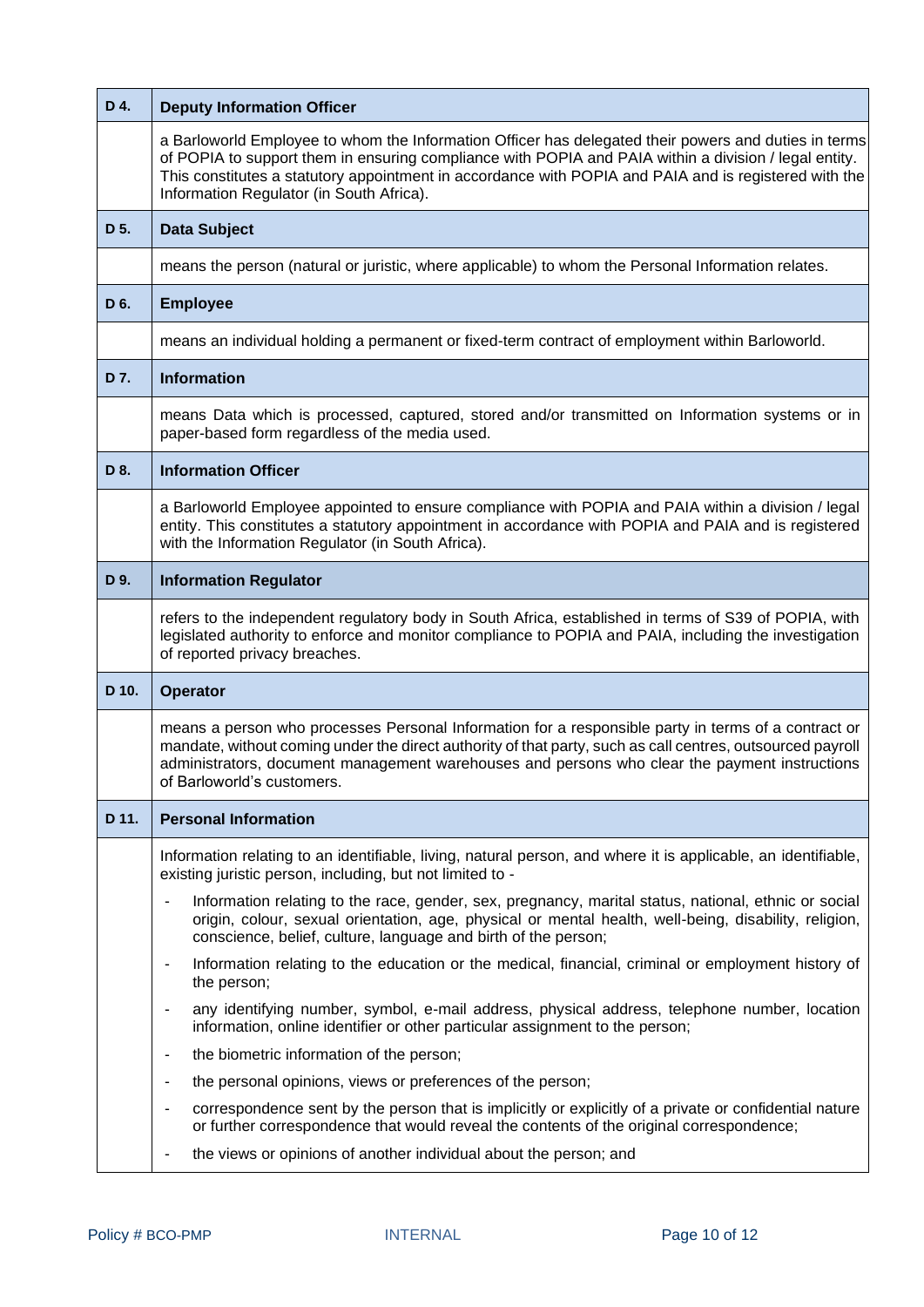|       | the name of the person if it appears with other Personal Information relating to the person or if the<br>disclosure of the name itself would reveal Information about the person.                                                                                                                                                                            |  |  |  |  |
|-------|--------------------------------------------------------------------------------------------------------------------------------------------------------------------------------------------------------------------------------------------------------------------------------------------------------------------------------------------------------------|--|--|--|--|
| D 12. | <b>Privacy</b>                                                                                                                                                                                                                                                                                                                                               |  |  |  |  |
|       | means the right to be left alone, whereby one is free from interference and intrusion.                                                                                                                                                                                                                                                                       |  |  |  |  |
| D 13. | <b>Processing</b>                                                                                                                                                                                                                                                                                                                                            |  |  |  |  |
|       | any operation or activity whether or not by automatic means, concerning Records including collecting,<br>receiving, recording, organising, collating, storing, updating, modifying, retrieving, altering, consulting<br>or using, disseminating, distributing or making available and merging, linking, blocking, degrading,<br>erasing, destroying Records. |  |  |  |  |
| D 14. | <b>Record</b>                                                                                                                                                                                                                                                                                                                                                |  |  |  |  |
|       | any recorded Information, regardless of form or medium, including any of the following:                                                                                                                                                                                                                                                                      |  |  |  |  |
|       | writing on any material;                                                                                                                                                                                                                                                                                                                                     |  |  |  |  |
|       | Information produced, recorded or stored by means of any tape recorder, computer equipment,<br>whether hardware or software or both, or other device, and any material subsequently derived from<br>Information so produced, recorded or stored;                                                                                                             |  |  |  |  |
|       | label, marking or other writing that identifies or describes anything of which it forms part, or to which<br>it is attached by any means;                                                                                                                                                                                                                    |  |  |  |  |
|       | book, map, plan, graph or drawing;<br>$\blacksquare$                                                                                                                                                                                                                                                                                                         |  |  |  |  |
|       | photograph, film, negative, tape or other device in which one or more visual images are embodied<br>$\blacksquare$<br>so as to be capable, with or without the aid of some other equipment, of being reproduced;                                                                                                                                             |  |  |  |  |
|       | in the possession or under the control of Barloworld;<br>$\blacksquare$                                                                                                                                                                                                                                                                                      |  |  |  |  |
|       | whether or not it was created by Barloworld; and                                                                                                                                                                                                                                                                                                             |  |  |  |  |
|       | regardless of when it came into existence.                                                                                                                                                                                                                                                                                                                   |  |  |  |  |
| D 15. | <b>South Africa</b>                                                                                                                                                                                                                                                                                                                                          |  |  |  |  |
|       | means the Republic of South Africa.                                                                                                                                                                                                                                                                                                                          |  |  |  |  |
| D. 16 | <b>Special Personal Information</b>                                                                                                                                                                                                                                                                                                                          |  |  |  |  |
|       | means Personal Information that relates to:                                                                                                                                                                                                                                                                                                                  |  |  |  |  |
|       | the religious or philosophical beliefs, race or ethnic origin, trade union membership,<br>(a)<br>political persuasion, health or sex life or biometric information of a Data Subject; or                                                                                                                                                                     |  |  |  |  |
|       | the criminal behaviour of a Data Subject to the extent that such Information relates to-<br>(b)                                                                                                                                                                                                                                                              |  |  |  |  |
|       | the alleged commission by a Data Subject of any offence; or<br>(i)                                                                                                                                                                                                                                                                                           |  |  |  |  |
|       | (ii)<br>any proceedings in respect of any offence allegedly committed by a Data Subject or<br>the disposal of such proceedings.                                                                                                                                                                                                                              |  |  |  |  |

## <span id="page-10-0"></span>**APPROVAL AND OWNERSHIP**

| <b>Owner</b>                 | <b>Date</b> |
|------------------------------|-------------|
| <b>Group General Counsel</b> |             |
| <b>Approved By</b>           | <b>Date</b> |